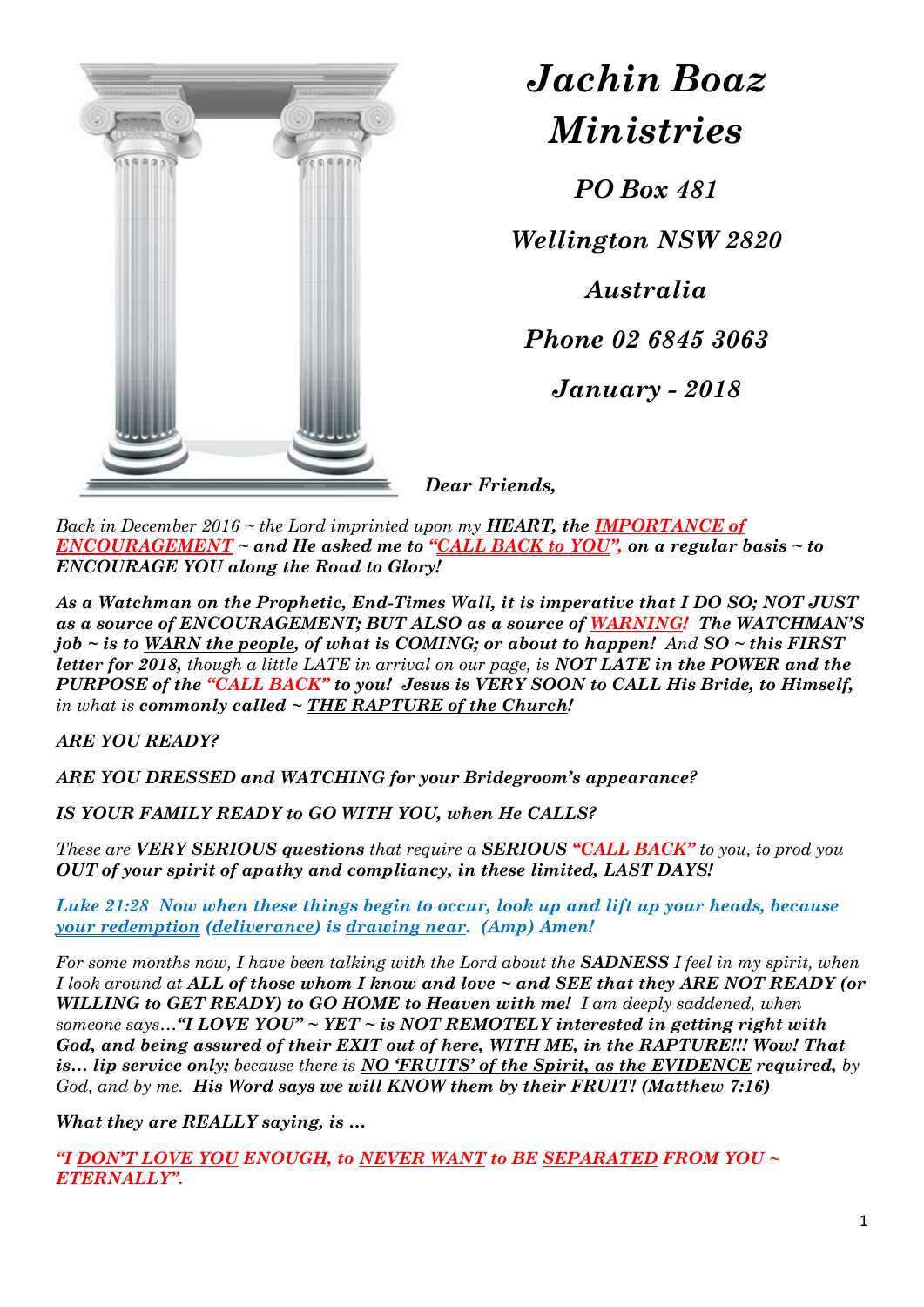*WOW!!! Seriously!!! This is SUPER SAD Indeed! It BEAKS my HEART just thinking about it!*

*Mat 7:16 You will fully recognize them by their fruits. Do people pick grapes from thorns, or figs from thistles?* 

*Mat 7:17 Even so, every healthy (sound) tree bears good fruit [worthy of admiration], but the sickly (decaying, worthless) tree bears bad (worthless) fruit.* 

*Mat 7:18 A good (healthy) tree cannot bear bad (worthless) fruit, nor can a bad (diseased) tree bear excellent fruit [worthy of admiration].* 

*Mat 7:19 Every tree that does not bear good fruit is cut down and cast into the fire.* 

*Mat 7:20 Therefore, you will fully know them by their fruits.* 

*Mat 7:21 Not everyone who says to Me, Lord, Lord, will enter the kingdom of heaven, but he who does the will of My Father Who is in heaven.* 

*Mat 7:22 Many will say to Me on that day, Lord, Lord, have we not prophesied in Your name and driven out demons in Your name and done many mighty works in Your name? Mat 7:23 And then I will say to them openly (publicly), I never knew you; depart from Me, you who act wickedly [disregarding My commands]. [Ps. 6:8.] (Amp) Amen!*

*I personally DO NOT WANT to be SEPARATED from those I LOVE, and HOLD MOST DEAR! And it is VERY SAD to watch them ALL, buy the devils LIES, and be so deluded and deceived by him, that they are unable and unwilling, to ADMIT their fault, and REPENT, and get their relationship with God, sorted and settled, and on a sure and firm foundation; while there is STILL TIME!* 

*Emphasis on "TIME"! For there is NOT MUCH of it (time) left! Selah!*

*And so ~ I am "CALLING BACK" to you, to ask you some HARD questions!*

*What is your "tree" looking like?* 

*Do I RECOGNIZE your FRUITS of RIGHTEOUSNESS?*

*I do NOT want your blood on my hands; and consequently it is my duty, as a Watchman, to WARN YOU ~ of the HORROR of the TRIBULATION just ahead; for those NOT READY when He CALLS!*

*Question #1*

*ARE YOU PREPARED to LIVE for ETERNITY… WITHOUT… The "LOVE-of-your-LIFE"? WITHOUT… YOUR precious CHILDREN? (WHOEVER it is ~ YOU HOLD VERY DEAR?)*

*IF… YOU and THEY are NOT on a PERSONAL "first name" basis with Jesus Christ, then ~ VERY SOON… YOU, and THEY ~ will be SEPARATED ~ FOREVER!!!*

*SAD but TRUE!*

*ALL CHILDREN under the 'AGE of UNDERSTANDING'… automatically BELONG to the Lord.* 

*And I BELIEVE, they will be the FIRST to GO, when He calls US to Himself, in the SOON… RAPTURE of the Bride of Christ! I have NO Biblical Verse to back up this thought. But I DO KNOW my Heavenly Father to BE the BEST DADDY anyone could EVER ASK FOR.*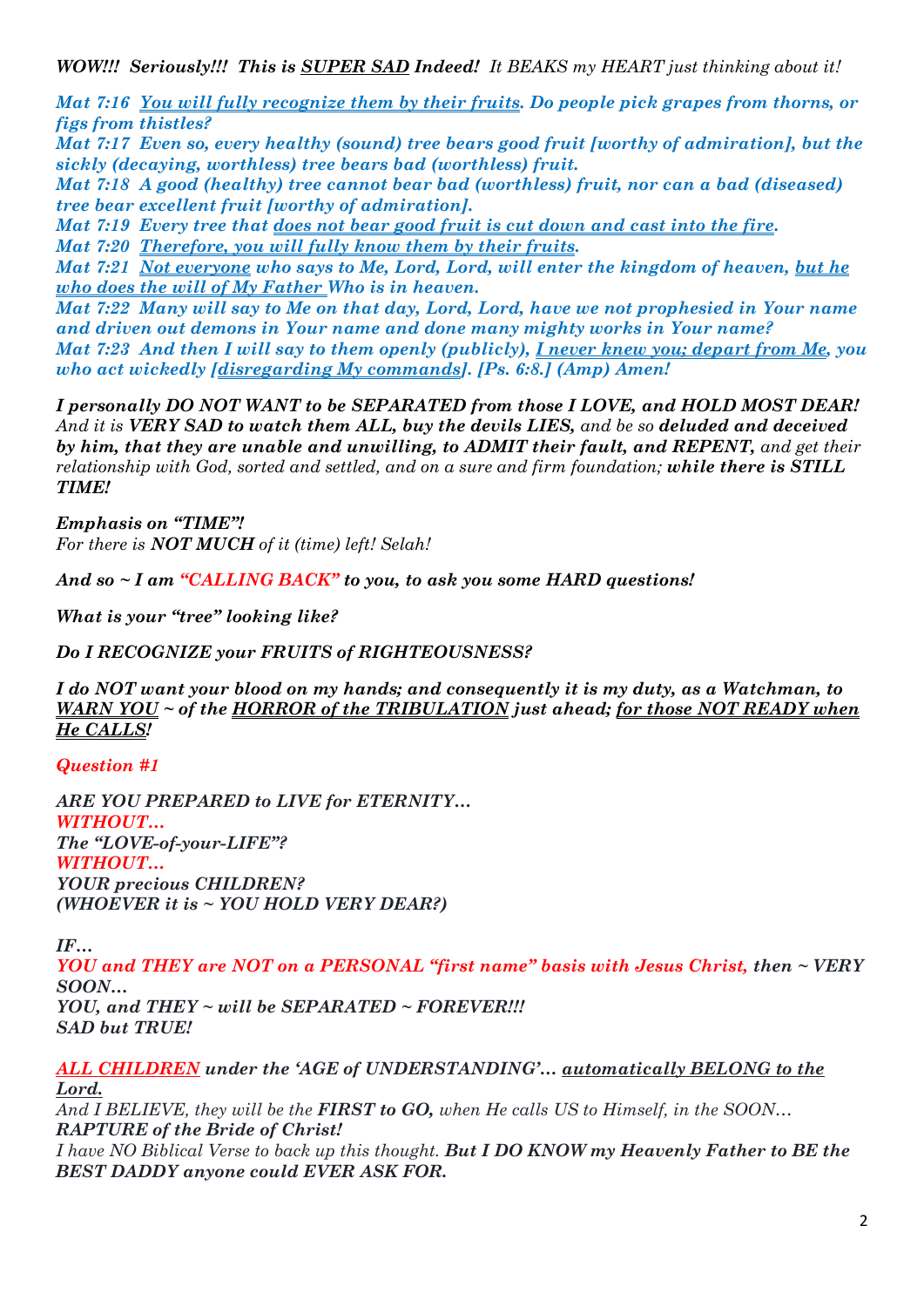*And as a parent myself, I understand where God is coming from, when He SACRIFICED ~ to SAVE ~ His CHILDREN.* 

*ALL ~ Awesome Parents ~ would take care of their CHILDREN'S welfare… FIRST! Regardless… it will ALL take place in "the twinkling of an eye". (1 Corinthians 15:52) NOW that's FAST! SO… my POINT is this…*

*For ALL of those PARENTS (and OTHER FAMILY MEMBERS, similarly invested in the LIVES of CHILDREN) who have CHOSEN to REJECT, and IGNORE, the Gospel of Salvation, and consequently NOT SECURE ~ their HOME in Heaven, (KNOWING that their NAME is WRITTEN in the Lamb's Book of Life)…*

*It WILL BE a super SAD and HORRIFYING experience to WATCH… SCREAMING and YELLING people, trying UNSUCCESSFULLY, to GRAB BACK their CHILDREN, whom they have just SEEN… RISE Heavenward… NEVER TO RETURN to them, again! That is what the UNBELIEVING world will experience, when The RAPTURE takes place! ARE YOU LISTENING?*

*WOW! That thought is… HEARTBREAKING ~ INDEED!!!*

*Question #2*

*The SAME scenario relates to ALL UNBELIEVERS!*

*Imagine… COUPLES… globally… The "LOVE-of-your-LIFE"… Is about to BECOME… YOUR "WORST ENEMY"… FOREVER... For there are NO "FRIENDS" in Hell! Selah! (A PAUSE and PONDER moment for you).*

*IF you VALUE the RELATIONSHIP you NOW share… YOU WILL "SECURE" YOUR "ETERNAL" FUTURE with... THAT significant "OTHER" in your life!*

*NOT DOING SO… is a simple reflection of the FACT that "SELFISH INTERESTS" and WILLFUL DISOBEDIENCE, are far MORE important to YOU, than that ~ of you and your PARTNER'S "FOREVER" RELATIONSHIP… however "loving" you consider your NOW relationship, to be! The Scripture says that GOD IS LOVE!*

*So … IF you DO NOT "KNOW" God … you DO NOT "KNOW" LOVE … at ALL.* 

*You ONLY "KNOW" a form of LUST that dresses up under the guise of LOVE. Just another form of DECEPTION peddled by the devil ... to kill, steal and destroy, ALL that God has planned for you… And God's plans are ETERNAL… NEVER ENDING!*

*So… IF you are ENJOYING that PRECIOUSLY BEAUTIFUL relationship, with… The "LOVE-of-your-LIFE"… NOW… IS THE DAY… to get your "ETERNAL HOUSE" in ORDER!!!*